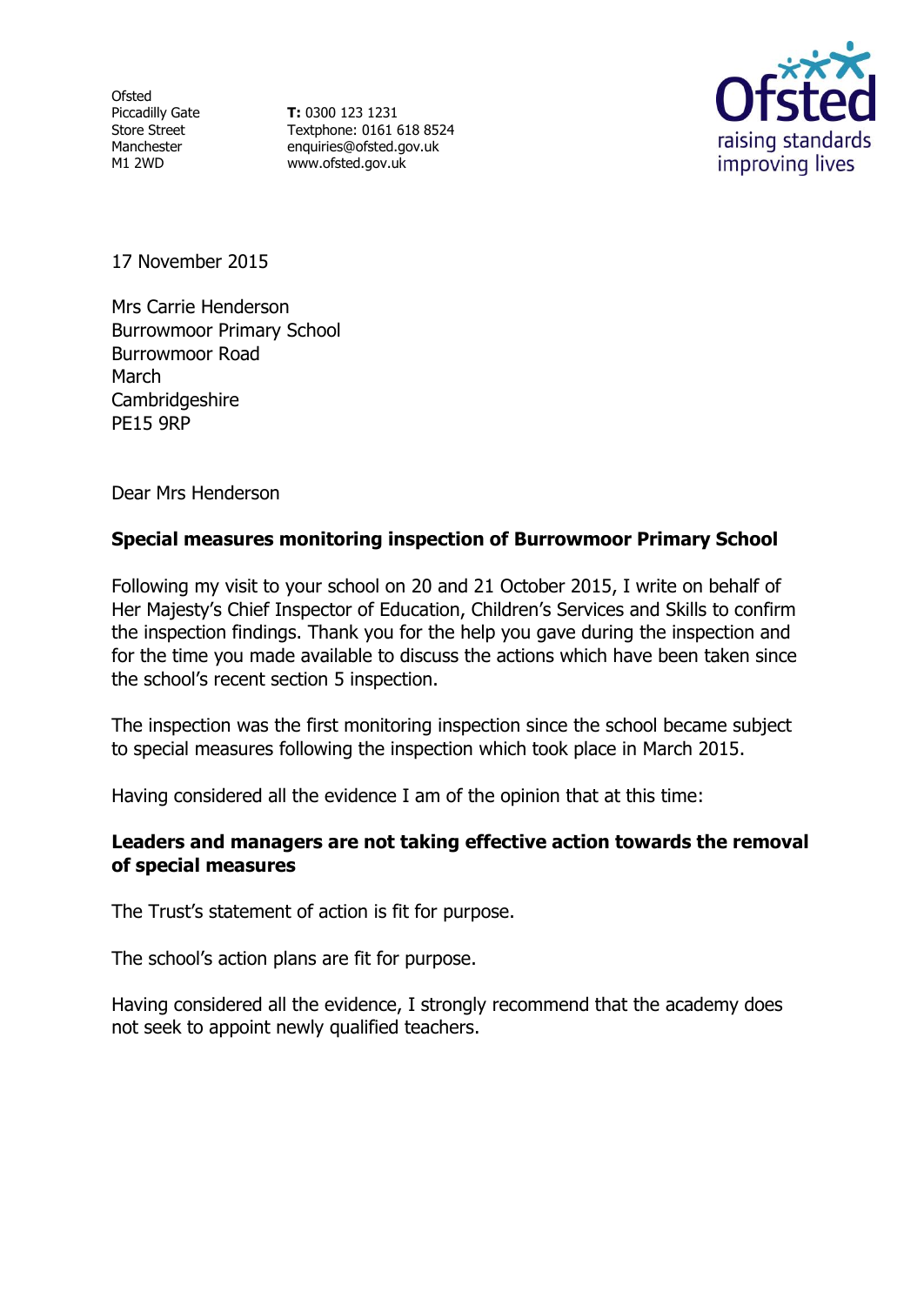

I am copying this letter to the Secretary of State, the Chair of the Governing Body and the Director of Children's Services for Cambridgeshire. This letter will be published on the Ofsted website.

Yours sincerely

Tim Bristow

**Her Majesty's Inspector**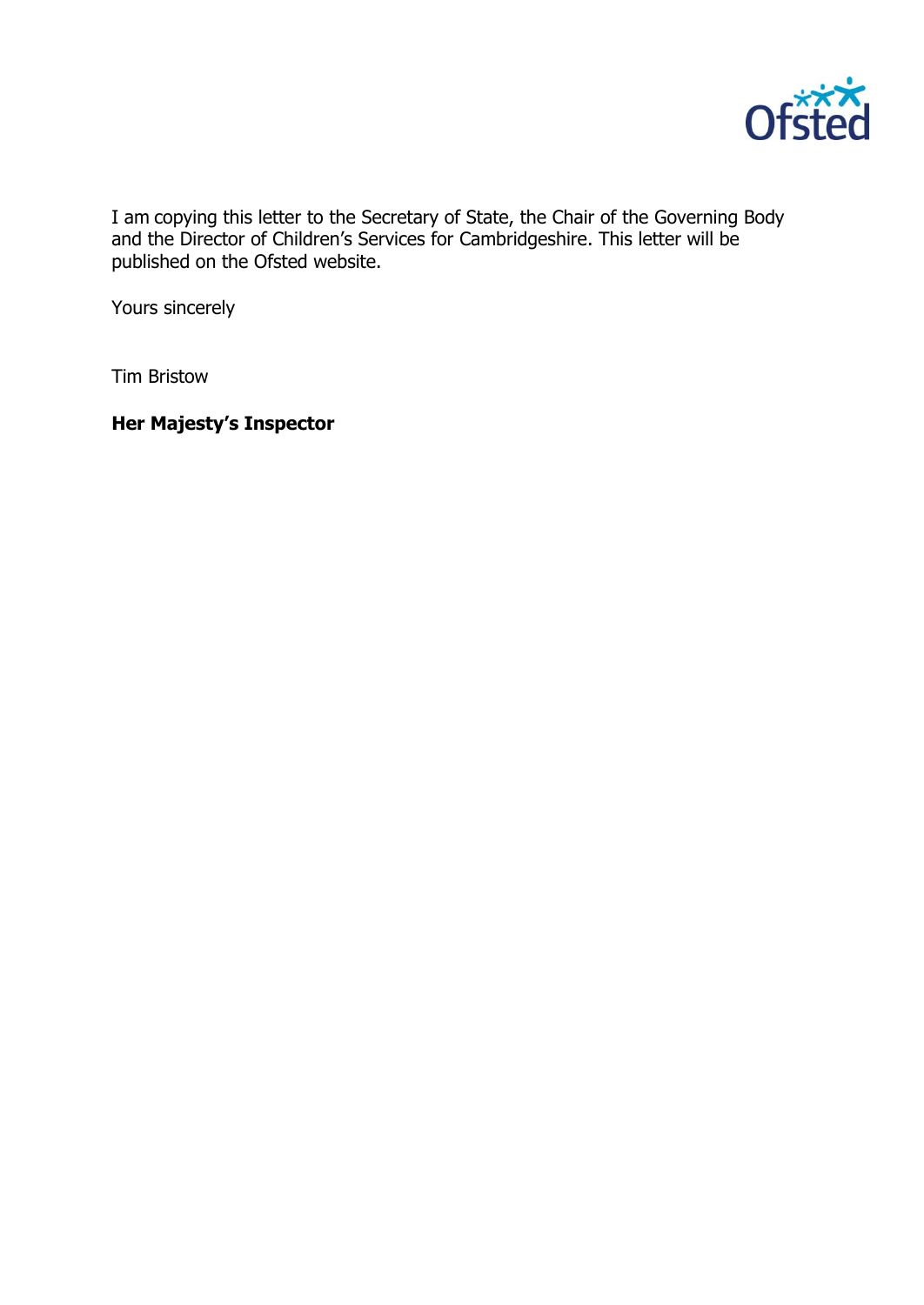

# **Annex**

## **The areas for improvement identified during the inspection which took place in March 2015**

- Raise the quality of teaching and pupils' progress to good or better by:
	- planning work that provides the right level of challenge
	- giving pupils clear guidance through feedback about how to improve their work
	- making better use of teaching assistants to support pupils' learning
	- giving the teaching of writing a stronger focus in the Reception year.
- **IMPROPED EXAMPLE A** Improve leadership and management by:
	- ensuring all staff have high expectations for pupils
	- improving the rigour of checks on teaching and learning to identify and tackle weaknesses promptly
	- improving the effectiveness of all staff with allocated responsibilities and the governing body, in monitoring provision and securing the necessary improvement
	- making better use of the pupil premium to provide the right support for disadvantaged pupils and then checking the effect of this support more closely.
- **IMPROVE PUPILE** behaviour and the presentation of their work by:
	- ensuring that all adults manage behaviour consistently well in lessons and at playtimes
	- helping pupils understand the importance of good behaviour
	- ensuring that pupils always try hard and present their work neatly.

External reviews of governance and the use of the pupil premium should be undertaken in order to assess how these aspects of leadership and management may be improved.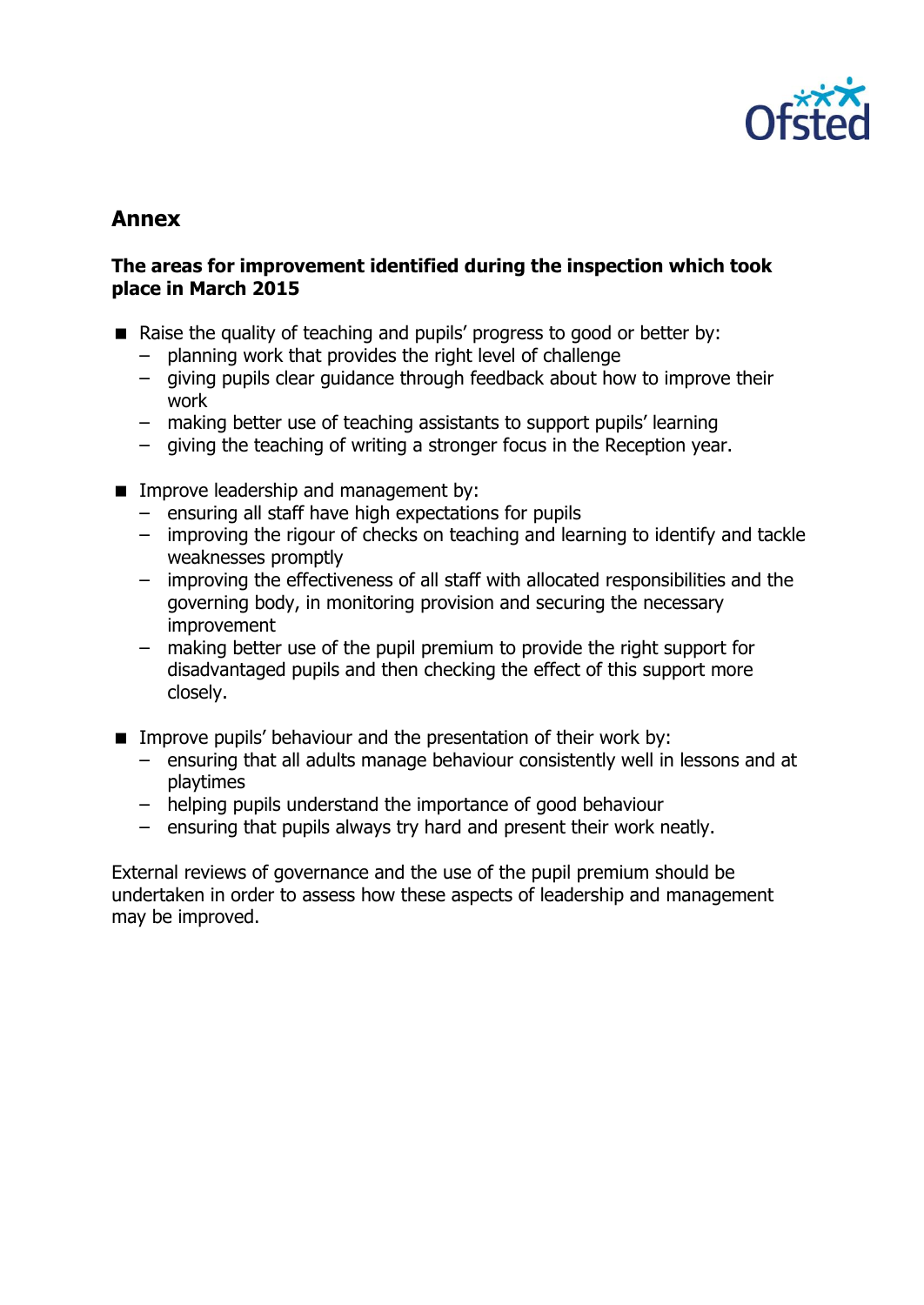

# **Report on the first monitoring inspection on 20 and 21 October 2015**

## **Evidence**

The inspector observed the school's work, scrutinised documents and met with the head of school, the executive headteacher, members of the governing body, a representative of the sponsor Trust, senior leaders, other teachers, and pupils. Visits were made to all classes, and included an examination of some of the pupils' work. The Trust's statement of action and the school's action plans were evaluated.

# **Context**

Since the last inspection, the headteacher has left the school and the deputy headteacher has been appointed to the post of head of school. A number of other teachers have left the school and been replaced. Two new phase leaders have been appointed. A new Chair of the Governing Body has been appointed to replace the previous Chair.

## **Outcomes for pupils**

Standards at the end of Year 6 declined this year to below average overall. The gap widened between the outcomes for disadvantaged pupils in the school and other pupils nationally. The proportion of pupils who gained the higher level 5 was also below average. At the end of Year 2, standards were similar to last year, but the gap has widened between the pupils in the school and others because national standards have risen. Pupils' main weakness was in reading. The gap between the standards of disadvantaged pupils and other pupils nationally is too wide. However, in Year 1 the proportion gaining the expected standard in the phonics test has risen to above average. The proportion making a good level of development has nearly doubled, but remains below average.

The proportion of pupils making the expected progress in Key Stage 2 is broadly similar to that seen nationally. However, it is evident in school that the quality of work and the progress made by pupils varies widely depending on which class they are in.

Disabled pupils and those with special educational needs are over-dependent on adult support. The head of school reported that the quality of their work and behaviour deteriorates when they are not supported by an adult.

Pupils have gaps in their knowledge and understanding that are proving to be a hindrance to the development of their number and literacy skills. Pupils in Years 5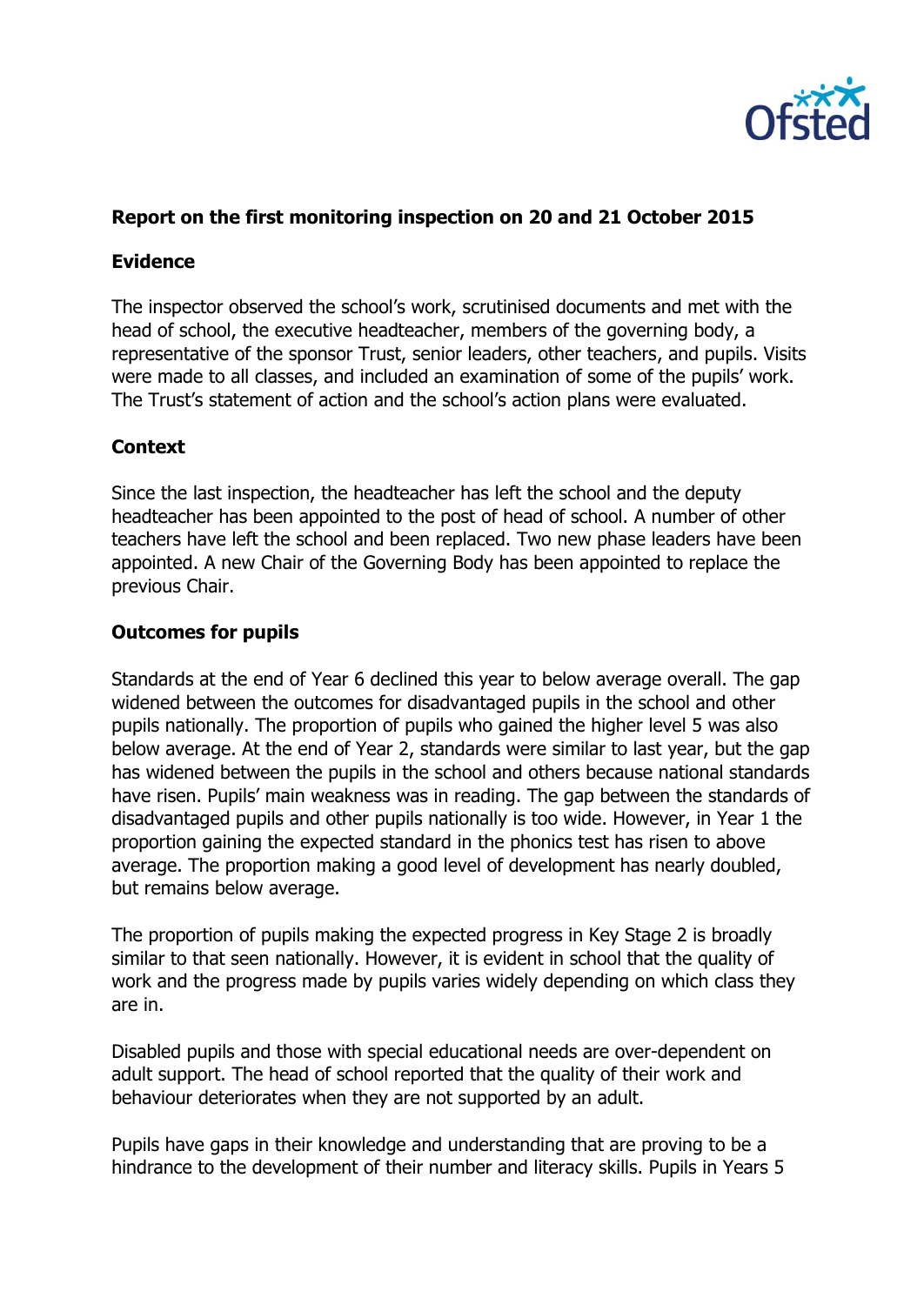

and 6 were observed either having difficulty with spellings or the connections between numbers that you would expect them to know at the age they are.

The impact of improvements to the teaching of phonics is evident in lessons; pupils demonstrate that they are using their phonics skills more confidently when reading unfamiliar words.

# **Quality of teaching, learning and assessment**

Teaching is not improving fast enough, particularly in Reception Year and Years 1, 3, 4 and 5. The main weaknesses are that teachers lack subject knowledge, particularly in mathematics, and do not have high enough expectations of what constitutes good teaching and learning. Some have been able to visit an outstanding primary school to observe good practice, but it does not appear to have had a significant impact on their teaching. Leaders, the Trust and governors have been successful in eradicating the weakest teaching. In addition, there is better-quality teaching in the Nursery and across classes in Years 2 and 6. Here, needs are better met because teachers use the information that they have about pupils to plan lessons that are pitched at the right level for them.

When marking pupils' work, a number of teachers do not use the information that they gain from this activity to decide on what the appropriate next steps are; nor do they use this information well enough when planning future lessons. They are more concerned with moving pupils on so that the curriculum is covered rather than ensuring that the pupils have learned what has been taught. For example, pupils are left with misconceptions in mathematics that are not addressed because the teacher has moved on to a different topic. This also means that most-able pupils do not receive work that is appropriately challenging.

The quality of pupils' work in some books shows that their presentation and writing skills are not being paid sufficient attention. The mathematics lessons do not address the new requirements to develop fluency, reasoning and problem-solving well enough.

In most lessons, teachers are supported by other adults. There are approximately 35 teaching assistants working in the school. It is often unclear what their impact on learning is. This was commented on at the last inspection and has not been addressed well enough since then.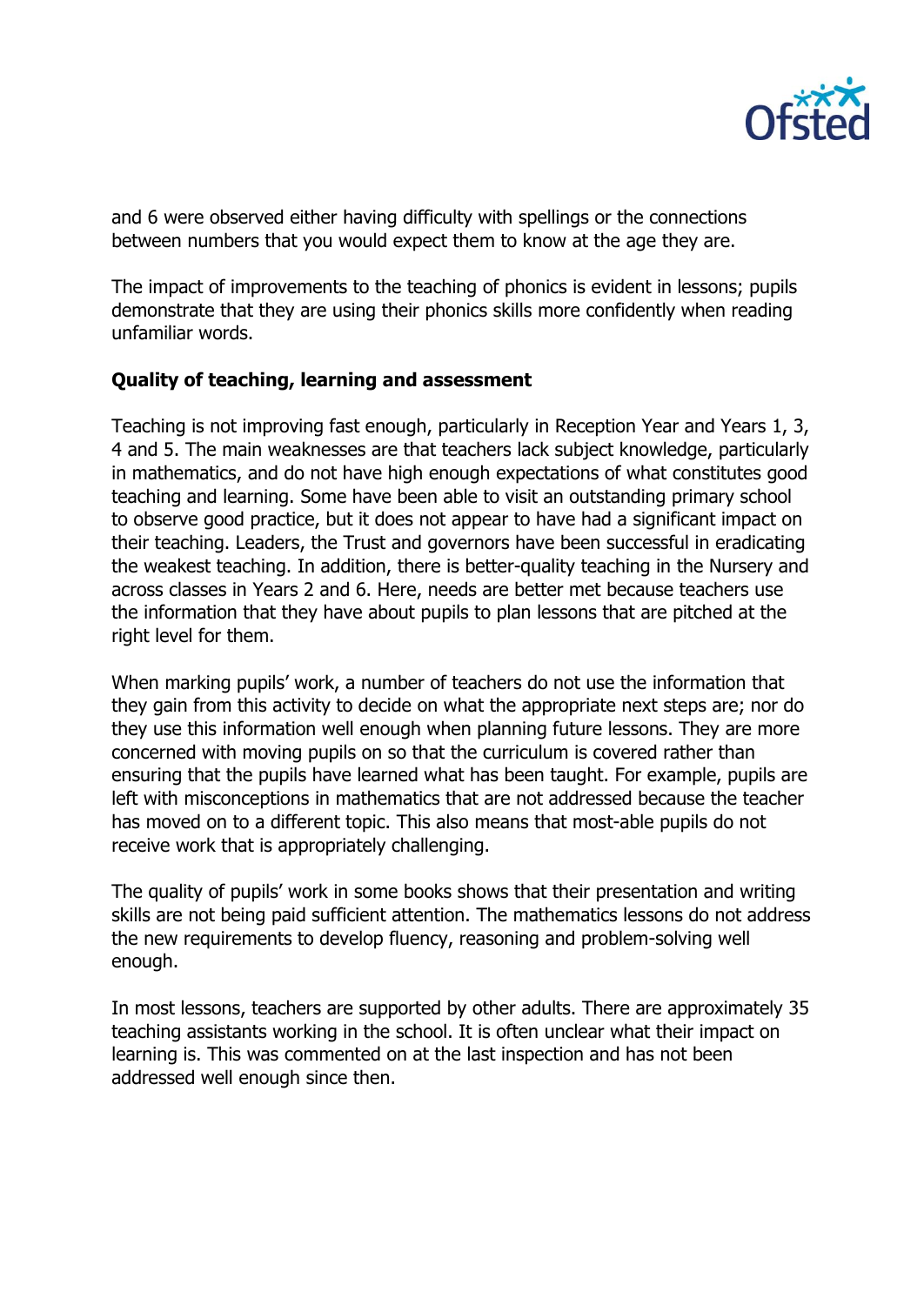

#### **Personal development, behaviour and welfare**

Since the last inspection, the school has implemented a new behaviour policy and procedures. The pupils spoken to believe that this is making a difference and behaviour is improving. They like the new behaviour management system because it means that they are not allowed 'to get away with things'. There are, however, still groups of pupils in lessons who do not concentrate hard enough on their work or who lack resilience when tackling difficult tasks and are observed giving up. Pupils chat off-task to others or swing back on their chairs when this happens.

Pupils report that there are still problems on a regular basis when they play football on the playground. One pupil sensibly suggested that this was because they had no referees or judges presiding over the games.

Pupils continue to talk with enthusiasm about activities such as the after-school clubs that they all take part in and the trips and residential visits that are an important part of their education.

#### **The effectiveness of leadership and management**

Senior and middle leaders do not have the capacity to improve teaching and learning because of a lack of experience and training. Leaders and teachers do not have high enough expectations of what constitutes good leadership and teaching, and consequently the teaching and outcomes for pupils are not improving fast enough.

The school's procedures for managing the performance of teachers have had little impact on improving teaching across the school and have not been implemented with sufficient urgency. Since September, only the head of school has been subject to appraisal arrangements. The other senior leaders and middle leaders will be expected to carry out the appraisal of staff later this term. They have had no training to do this important work.

Leaders do not understand well enough that the purpose of checking the work of teachers is to identify what training and support teachers require to improve their practice. Consequently, the procedures to monitor and evaluate teaching have been superficial and have resulted in little improvement.

The management of the performance of the very large number of teaching assistants is weak. Insufficient attention is paid to the impact of their work on the outcomes for pupils.